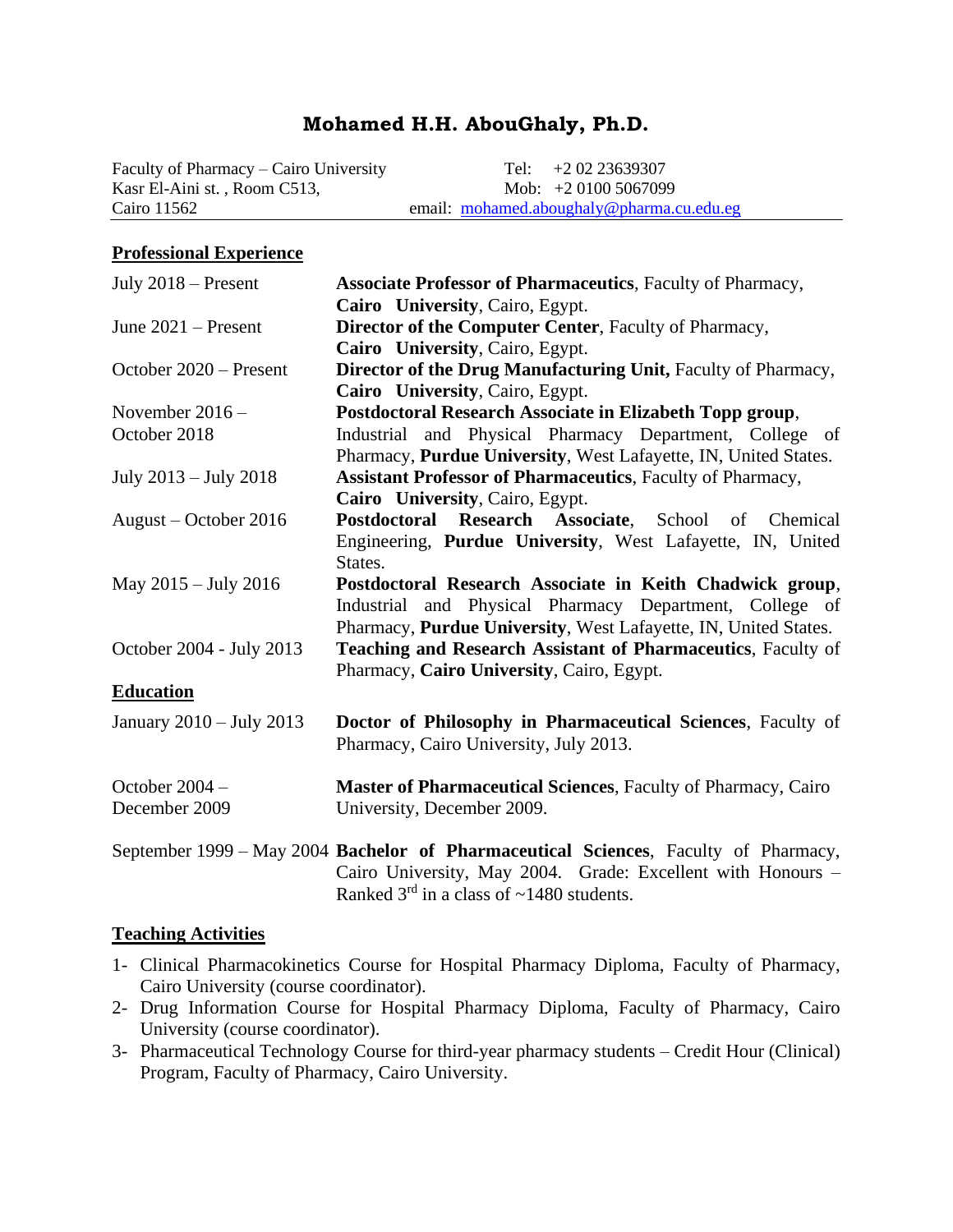- 4- Pharmaceutics Course for third-year pharmacy students Two Term (General) Program, Faculty of Pharmacy, Cairo University.
- 5- Biopharmaceutics and Pharmacokinetics Course for third-year pharmacy students Credit Hour (Clinical) Program, Faculty of Pharmacy, Cairo University.
- 6- Controlled Drug Delivery Systems for fourth-year pharmacy students Credit Hour (Clinical) Program, Faculty of Pharmacy, Cairo University (course coordinator).
- 7- Drug Design for fourth year pharmacy students, Faculty of Pharmacy, Ahram Canadian University.
- 8- Hospital Pharmacy for fourth-year pharmacy students, Faculty of Pharmacy, Ahram Canadian University.
- 9- Supervising Practical labs of Pharmaceutics for second and third-year pharmacy students Two Term (General) Program, Faculty of Pharmacy, Cairo University.
- 10- Supervising Practical labs of Pharmacokinetics and Biopharmaceutics for fourth-year pharmacy students – Two Term (General) Program, Faculty of Pharmacy, Cairo University.
- 11- Supervising Practical labs of Industrial Pharmacy for fifth-year pharmacy students Two Term (General) Program, Faculty of Pharmacy, Cairo University.
- 12- Supervising Practical labs of Biophysics and Physical Pharmacy for first-year pharmacy students – Credit Hour (Clinical) Program, Faculty of Pharmacy, Cairo University.
- 13- Supervising Practical labs of Pharmaceutical Dosage Forms for second and third-year pharmacy students – Credit Hour (Clinical) Program, Faculty of Pharmacy, Cairo University.
- 14- Supervising Practical labs of Pharmaceutical Technology and Pharmacokinetics and Biopharmaceutics for third-year pharmacy students – Credit Hour (Clinical) Program, Faculty of Pharmacy, Cairo University.

## **Publications**

- 1- *M.H.H. AbouGhaly\**, K.B. Chandarababu\*, A. Karaki, P. Pande, M.J. Pikal, E.M. Topp "Impact of shelf position of vials during lyophilization on the storage stability of proteins". Manuscript under preparation.
- 2- *M.H.H. AbouGhaly\**, K.B. Chandarababu\*, E.M. Topp "Effect of fill volume and prehydration of lyophilized cakes on the solid-state hydrogen deuterium exchange (ssHDX) kinetics". Manuscript under preparation for submission to Int. J. Pharm.
- 3- S.M. El-Hady\*, *M.H.H. AbouGhaly\**, M.M. El Ashmoony, O.N. El-Gazayerly "Colon targeting of celecoxib nanomixed micelles using Pulsincap systems for the prevention of inflammatory bowel disease". Int. J. Pharm.,576:118982, <https://doi.org/10.1016/j.ijpharm.2019.118982> (2020).
- 4- *M.H.H. AbouGhaly*, J. Du, S.M. Patel, E.M. Topp "Effects of ionic interactions on protein stability prediction using solid-state hydrogen deuterium exchange with mass spectrometry (ssHDX-MS)". Int. J. Pharm., 568:118512, <https://doi.org/10.1016/j.ijpharm.2019.118512> (2019).
- 5- S.A. El-Zahaby, *M.H.H. AbouGhaly*, G.A. Abdelbary, O.N. El-Gazayerly "Zero order release and bioavailability enhancement of poorly water soluble Vinpocetine from selfnanoemulsifying osmotic pump tablet". Pharm. Dev. Technol., 23:9, 900-910, <https://doi.org/10.1080/10837450.2017.1335321> (2018).
- 6- M.A. Patel, *M.H.H. AbouGhaly*, K. Chadwick "The discovery and investigation of a crystalline solid solution of an active pharmaceutical ingredient". Int. J. Pharm., 532: 166- 176<http://dx.doi.org/10.1016/j.ijpharm.2017.08.101> (2017).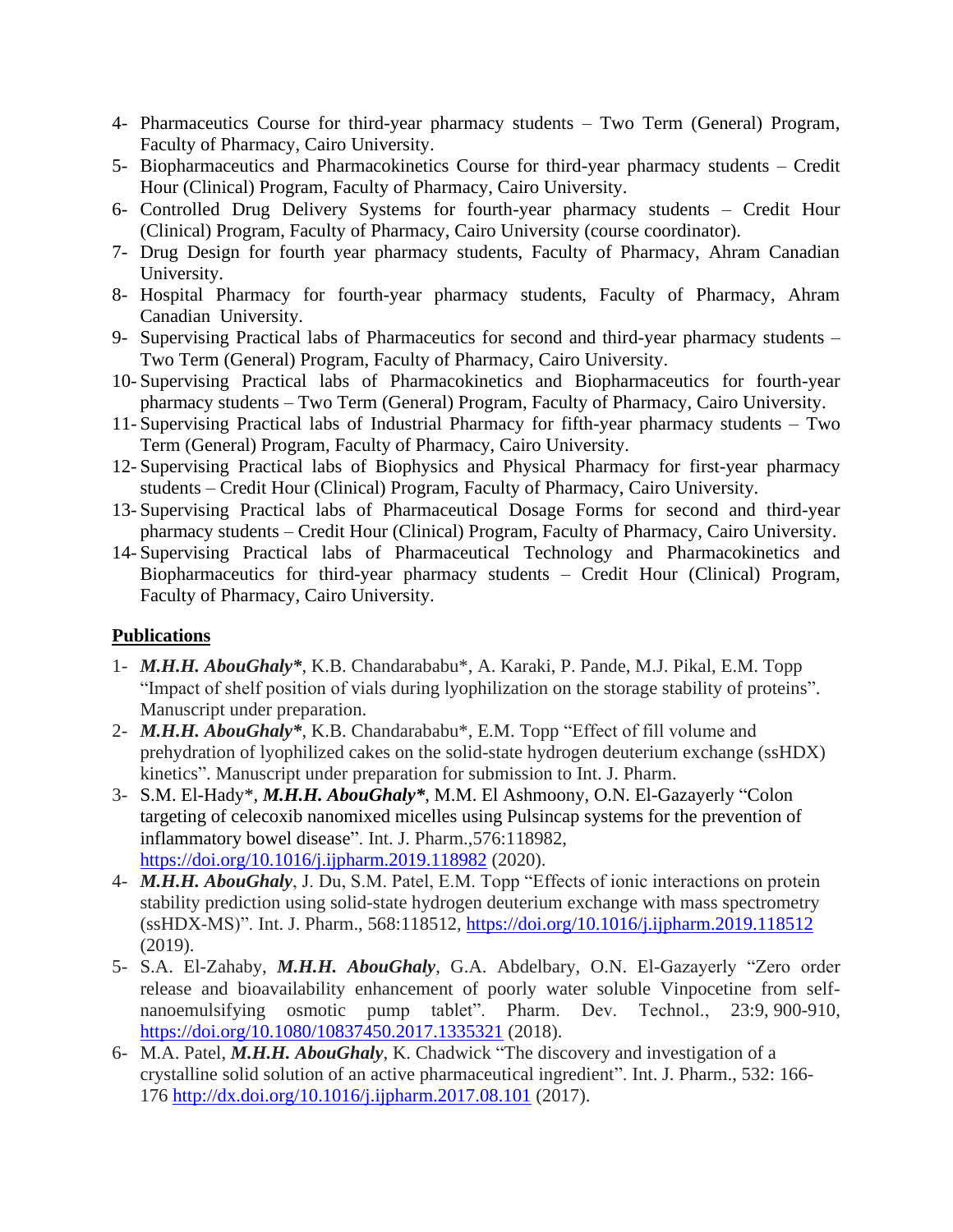- 7- M.A. Patel\*, *M.H.H. AbouGhaly\**, J.V. Schryer-Praga, K. Chadwick "The effect of ionotropic gelation residence time on alginate cross-linking and properties". Carbohydr. Polym., 155:362-371<http://dx.doi.org/10.1016/j.carbpol.2016.08.095> (2017).
- 8- S.A. Tayel, M.A. ElNabarawi, M.M. Amin, *M.H.H. AbouGhaly* "Comparative Study Between Different Ready-Made Orally Disintegrating Platforms in the Formulation of Sumatriptan Succinate Mucoadhesive Sublingual Tablets". AAPS PharmSciTech, 18(2): 410-423<https://www.doi.org/10.1208/s12249-016-0517-z> (2017).
- 9- Shereen W Arafat, Rania F Abdulmaguid, *Mohamed H.H. AbouGhaly* "Clinical and radiographic evaluation of the influence of antihyperglycemic drug (metformin) on healing of bone and periodontal defects after impacted mandibular third molar surgery". Tanta Dental Journal, 13(4):187-192 <https://dio.org/10.4103/1687-8574.195709> (2016).
- 10- B.A. Habib\* and *M.H.H. AbouGhaly\** "Combined Mixture-Process Variable Approach: A suitable statistical tool for nanovesicular systems optimization" Expert Opin. Drug Deliv., 13(6): 777-788<http://dx.doi.org/10.1517/17425247.2016.1166202> (2016).
- 11- I. ElSayed and *M.H.H. AbouGhaly* "Inhalable Nanocomposite Microparticles: Preparation, Characterization and Factors Affecting Formulation" Review Article in Expert Opin. Drug Deliv., 13(2): 207-222 <http://dx.doi.org/10.1517/17425247.2016.1102224>(2016).
- 12- S.A. Tayel, M.A. ElNabarawi, M.M. Amin, *M.H.H. AbouGhaly* "Sumatriptan Succinate Sublingual Fast Dissolving Thin Films: Formulation and *in-vitro/in-vivo* Evaluation" Pharm. Dev. Technol., 21(3): 328-337<http://dx.doi.org/10.3109/10837450.2014.1003655> (2016)**.**
- 13- S.A. El-Zahaby, *M.H.H. AbouGhaly*, G.A. Abdelbary, O.N. El-Gazayerly "Development of a Novel Solid Self-nano-emulsifying Osmotically Controlled System of a Centrally Acting Drug: Preparation and In-vitro Evaluation" Inventi Impact: NDDS, 2016(1):35-49 (2016).
- 14- A.A. Abdelbary and *M.H.H. AbouGhaly* "Design and optimization of topical methotrexate loaded niosomes for enhanced management of psoriasis: Application of Box–Behnken design, in-vitro evaluation and in-vivo skin deposition study" Int. J. Pharm., 485: 235-243 <http://dx.doi.org/10.1016/j.ijpharm.2015.03.020> (2015).
- 15- *M.H. Hany* and O.N. El-Gazayerly "Rice bran solid lipid nanoparticles; Preparation and characterization" Int. J. Res. Drug Del., 1(2): 6-9 (2011).

\*Authors contributed equally to the work.

## **Oral Presentations**

1- The feasibility and limitations of solid state hydrogen deuterium exchange (ssHDX-MS) for characterizing proteins in lyophilized solids. Lyophilization USA conference, Iselin, NJ, USA. (November, 2018)

## **Poster Presentations**

- 1- *M.H.H. AbouGhaly,* J. Du, S. Patel\*, E.M. Topp. Solid state hydrogen deuterium exchange with mass spectrometric analysis (ssHDX-MS): Effects of ionizable excipients. 2019 Annual Meeting: East coast Chapter of International Society of Lyophilization - Freeze Drying (ISLFD), Gaithersburg, MD, USA. (September, 2019)
- 2- *M.H.H. AbouGhaly\*,* K.B. Chandrababu, A. Karaki, P. Pande, E.M. Topp. Impact of the shelf position of vials during lyophilization on the storage stability of proteins. LyoHUB/ASTM Meeting, West Lafayette, IN, USA. (October, 2018)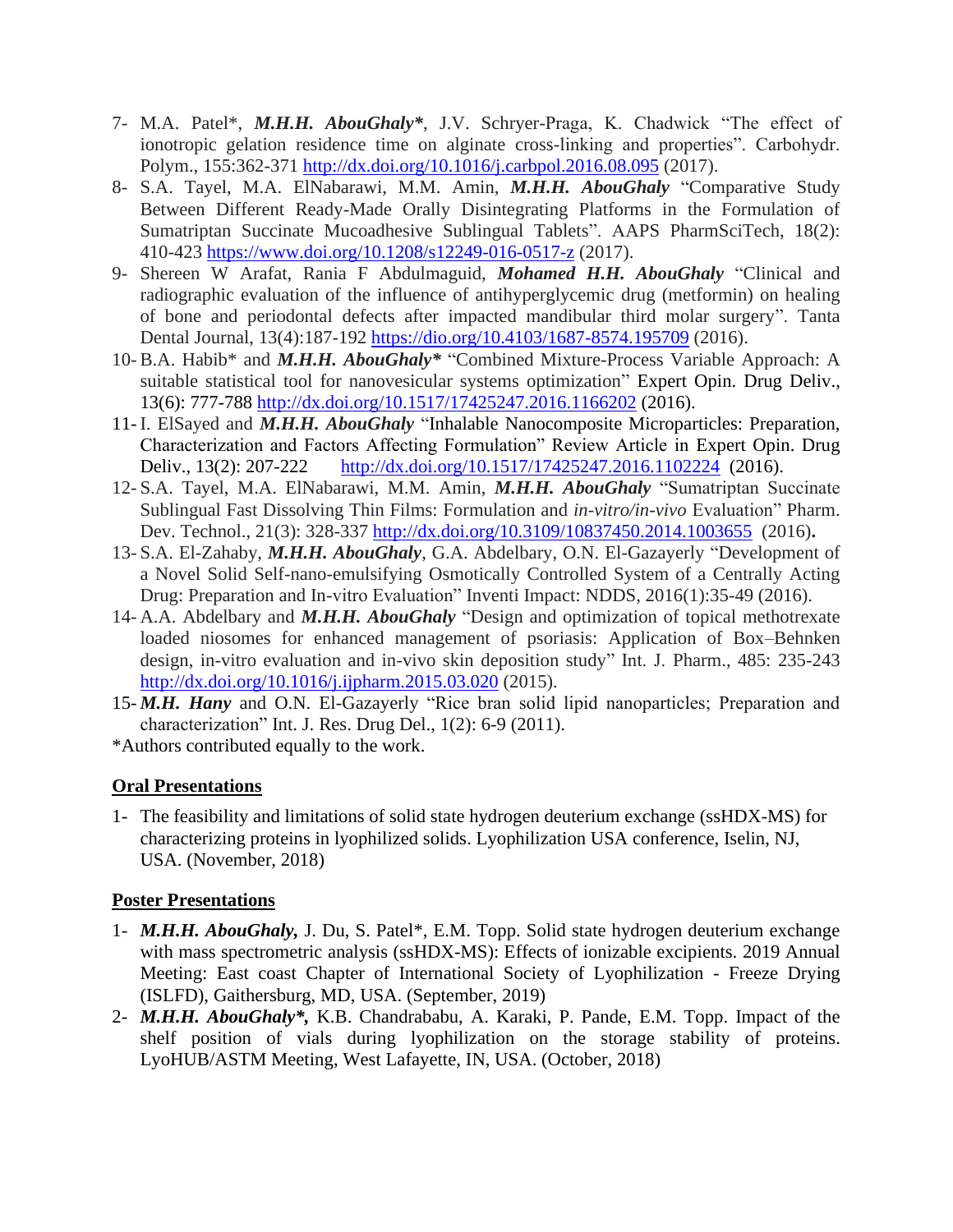- 3- K.B. Chandrababu, *M.H.H. AbouGhaly\*,* E.M. Topp. Effect of fill volume and prehydration of lyophilized cakes on the solid-state hydrogen deuterium exchange (ssHDX) kinetics. LyoHUB/ASTM Meeting, West Lafayette, IN, USA. (October, 2018)
- 4- *M.H.H. AbouGhaly\*,* J. Du, S. Patel, E.M. Topp. Solid state hydrogen deuterium exchange with mass spectrometric analysis (ssHDX-MS): Effects of ionizable excipients. 2018 Annual Meeting: Midwest Chapter of International Society of Lyophilization - Freeze Drying (ISLFD), Chicago, IL, USA. (April, 2018)
- 5- *M.H.H. AbouGhaly\*,* J. Du, S. Patel, E.M. Topp. Solid state hydrogen deuterium exchange with mass spectrometric analysis (ssHDX-MS): Effects of ionizable excipients. Third Annual Life Sciences Postdoc Mini Symposium, West Lafayette, IN, USA. (April, 2018)
- 6- *M.H.H. AbouGhaly\*,* J. Du, S. Patel, E.M. Topp. Solid state hydrogen deuterium exchange with mass spectrometric analysis (ssHDX-MS): Effects of ionizable excipients. Fifteenth Annual Garnet E. Peck Symposium, West Lafayette, IN, USA. (March, 2018)
- 7- P. Pande\*, *M.H.H. AbouGhaly,* K.B. Chandrababu, E.M. Topp, M.J. Pikal. Effect of formulation and lyophilization process variations on protein aggregation and chemical degradation: Impact of scale-up. the AAPS Protein Stability Conference, Breckenridge, CO, USA. (July, 2017)
- 8- K.B. Chandrababu, *M.H.H. AbouGhaly\*,* J. Du, S. Patel, E.M. Topp. Solid state amide hydrogen/deuterium exchange with mass spectrometry (ssHDX-MS) for lyophilized monoclonal antibodies. Fourteenth Annual Garnet E. Peck Symposium, West Lafayette, IN, USA. (March, 2017)
- 9- S.M. El-Hady\*, *M.H.H. AbouGhaly*, M.M. El Ashmoony, O.N. El-Gazayerly. Celecoxib Mixed Micelles for Solubility Enhancement. First Ahram Canadian University International Conference, Giza, Egypt. (May, 2016)
- 10- M. Patel, *M.H.H. AbouGhaly\**, J. Schryer-Praga1, K. Chadwick. Effect of Ionotropic Gelation Residence Time on Alginate Crosslinking and Properties. Thirteenth Annual Garnet E. Peck Symposium, West Lafayette, IN, USA. (March, 2016)
- 11- S.A. El-Zahaby\*, *M.H.H. AbouGhaly*, G.A. Abdelbary, O.N. El-Gazayerly. Asymmetrically coated osmotic tablets: a means for achieving a zero order release of a centrally acting drug. First PUA International Conference on Advances in Pharmaceutical Sciences, Pharos University, Alexandria, Egypt. (October, 2015)
- 12- S.A. El-Zahaby\*, *M.H.H. AbouGhaly*, G.A. Abdelbary. Formulation and Optimization of Solid Self-nanoemulsified Single and Twin Drilled Osmotic Pump Tablets of Anti-Alzheimer's Drug. 3rd Future University International Conference of Pharmaceutical Technologies, Cairo, Egypt. (February, 2015)
- 13- S.A. Tayel, M.A. El Nabarawi\*, M.M. Amin, *M.H.H. Abou Ghaly.* In-vitro and in-vivo evaluation of Sumatriptan Succinate Sublingual Dosage Forms. AAPS Conference, San Antonio, TX, USA. (November, 2013)
- 14- S.A. Tayel, M.A. El Nabarawi, M.M. Amin, *M.H.H. Abou Ghaly\*.* Application of Novel Orally Disintegrating Platforms in the Formulation of Sumatriptan Succinate Mucoadhesive Sublingual Tablets: in-vitro Characterization Studies. Fourth Scientific Conference of Faculty of Pharmacy Cairo University, Cairo, Egypt. (April, 2013)
- 15- S.A. Tayel, M.A. El Nabarawi, M.M. Amin, *M.H.H. Abou Ghaly\*.* Design and Evaluation of Fast Dissolving Oral Films of Sumatriptan Succinate. Future University International Conference on Pharmaceutical Technologies, Cairo, Egypt. (February, 2012)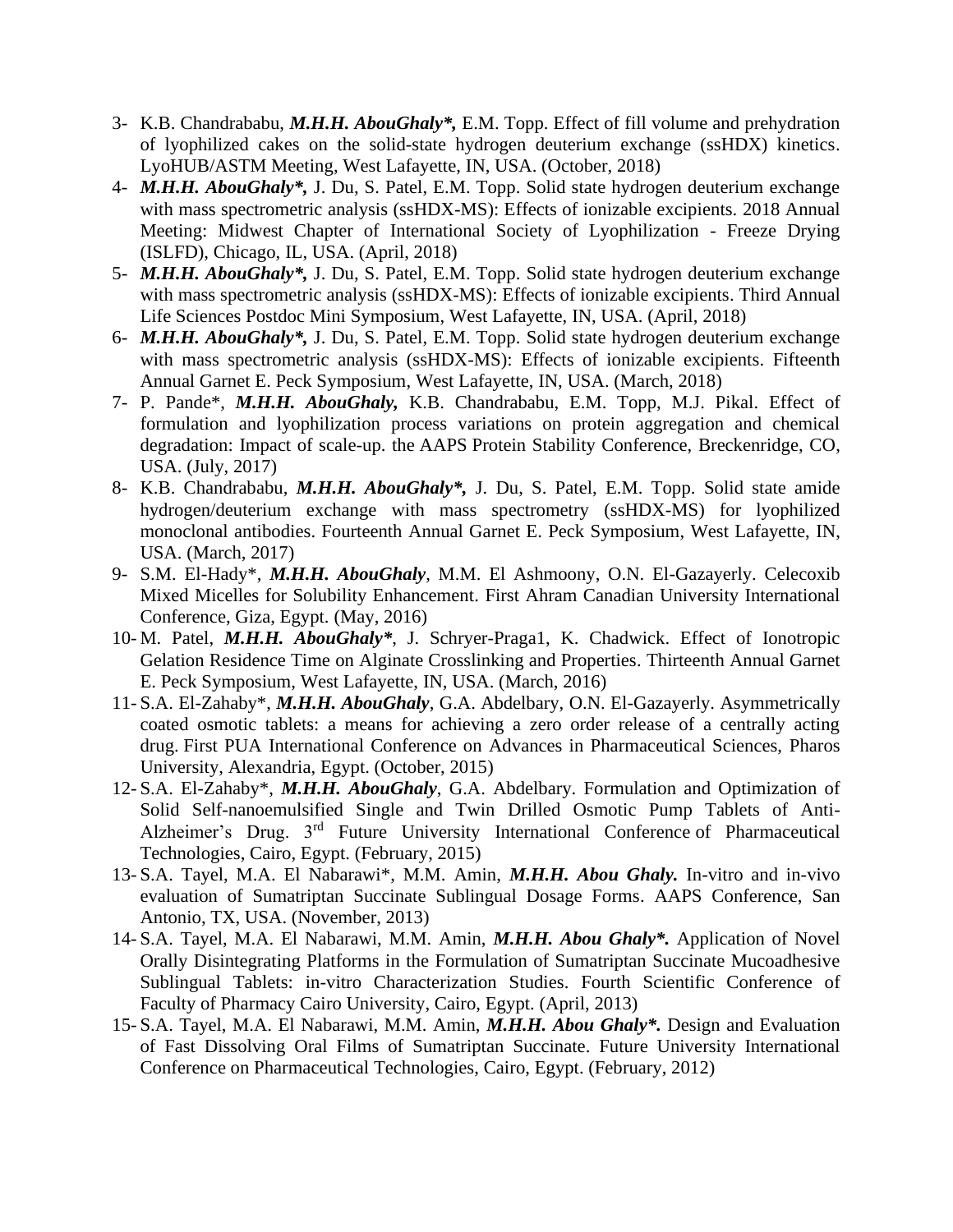- 16- S.A. Tayel, M.A. El Nabarawi\*, H.H. El-Laithy, *M.H.H. Abou Ghaly***.** Formulation and Evaluation of Famotidine Floating Matrix Tablets. AAPS Conference, Los Angeles, CA, USA. (November, 2009)
- 17- S.A. Tayel, M.A. El Nabarawi, H.H. El-Laithy, *M.H.H. Abou Ghaly\****.** Development of Famotidine Gastroretentive Matrix Tablets. XXXI Conference of the Egyptian Society of Pharmaceutical Sciences, Cairo, Egypt. (December, 2008) \*Poster presenter

#### **Applied Research Projects**

1- Co-investigator in the project "Rice Bran Nutraceuticals" RDI Project Number C2/S1/118 (2011).

#### **Service**

Ad hoc reviewer for Journal of Liposome Research; Colloids and Surfaces B: Biointerfaces; Pharmaceutical Research; Drug Development Research; Powder Technology; Journal of Pharmacy and Pharmacology; European Journal of Pharmaceutics and Biopharmaceutics; International Journal of Nanomedicine; AAPS PharmSciTech; Pharmaceutical Development and Technology; Journal of Drug Delivery Science and Technology; Current Pharmaceutical Design; Drug Design, Development and Therapy; Medical Devices: Evidence and Research; Journal of Advanced Research; and the Bulletin of Faculty of Pharmacy, Cairo University.

Member of the scientific committee of the  $10<sup>th</sup>$  International Scientific Conference of the Faculty of Pharmacy, Cairo University (2021).

## **Mentoring**

Co-advisor for 1 PhD student and 4 Master students at Faculty of Pharmacy, Cairo University.

#### **Professional Society Affiliations**

- 1. General Syndicate of Pharmacists.
- 2. Cairo Syndicate of Pharmacists.
- 3. Egyptian Society of Pharmaceutical Sciences.
- 4. American Association of Pharmaceutical Scientists.
- 5. International Society of Lyophilization Freeze Drying

#### **Awards**

- 1. Certificate of recognition from the 8<sup>th</sup> International Scientific Conference of the Faculty of Pharmacy, Cairo University for the best manuscript published by the Department of Pharmaceutics and Industrial Pharmacy in 2016 for the manuscript titled "Combined Mixture-Process Variable Approach: A suitable statistical tool for nanovesicular systems optimization". (April 2017)
- 2. Certificate of recognition from the 8<sup>th</sup> International Scientific Conference of the Faculty of Pharmacy, Cairo University for the best manuscript published by the Department of Pharmaceutics and Industrial Pharmacy in 2016 for the review article titled "Inhalable Nanocomposite Microparticles: Preparation, Characterization and Factors Affecting Formulation". (April 2017)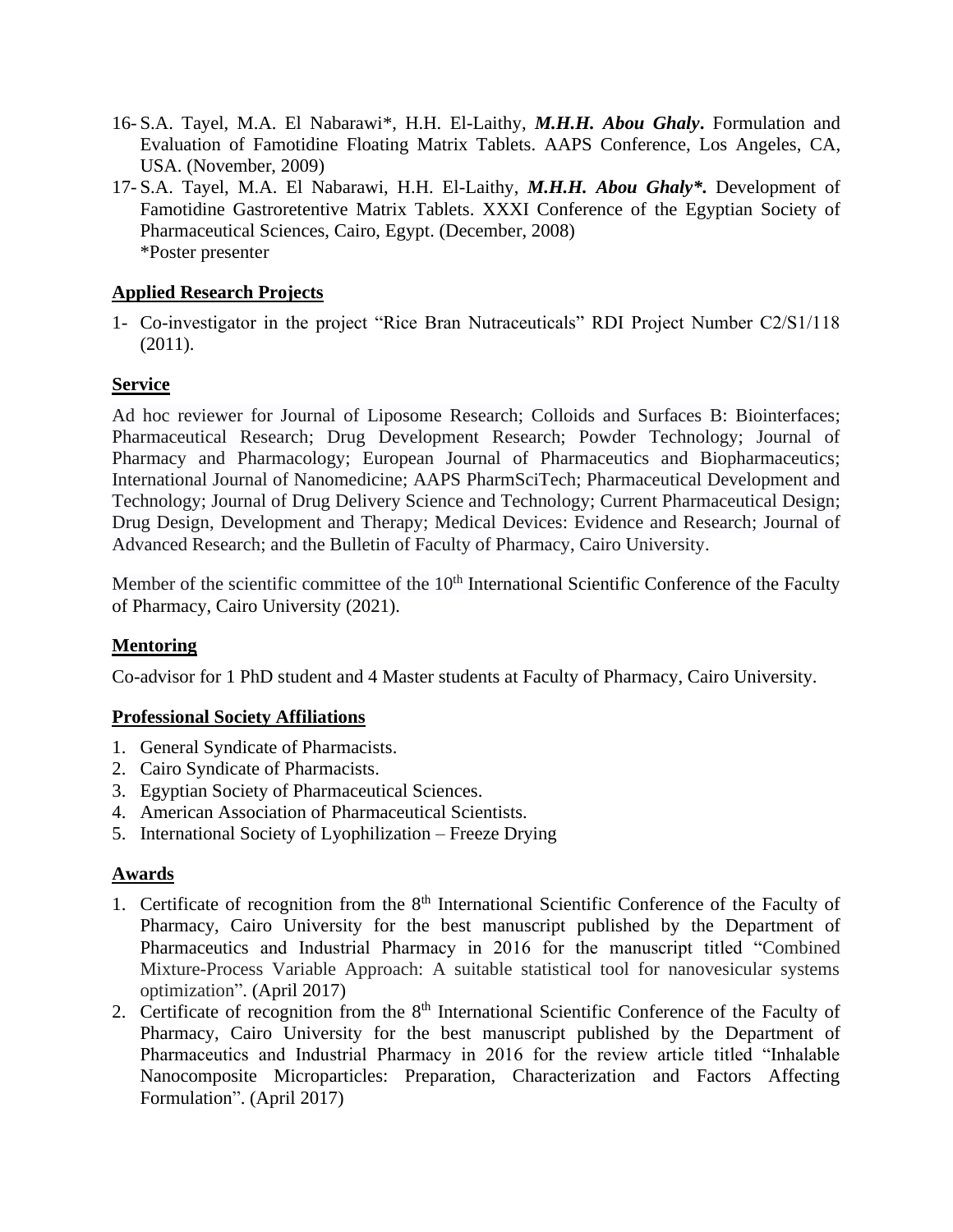3. Certificate of Appreciation and gratitude from the Faculty of Pharmacy, Cairo University for the participation in the organization of the Fifth Scientific Conference of the Faculty of Pharmacy, Cairo University, Cairo, Egypt. (April 2014)

## **Training and Workshops Presented**

1. Statistics: Introduction to GraphPad Prism. (December 2020)

# **Training and Workshops Attended**

- 1. Essentials of integrated learning. (March 2021)
- 2. Study design and critical appraisal: Finding a needle in a haystack. (February 2021)
- 3. Egyptian Knowledge Bank (EKB) and searching for resources. (December 2020)
- 4. Writing a research statement and travel grant. (February 2018)
- 5. Proposal and Grant Writing: The art of persuading a sponsor to invest in You! (January 2018)
- 6. Statistical analysis in bio-experiments. (January 2018)
- 7. Arabic and English editing in scientific research. (January 2018)
- 8. Change Management. (December 2017)
- 9. Hands-on Lyophilization Course—Lyo 101: Birck Nanotechnology Center, Purdue University. Topics covered: Formulation and lyophilization cycle development, Differential scanning calorimetry and data interpretations, Freeze dry microscopy, Micro freeze dryer, Primary drying and secondary drying endpoint determination. (July 2017)
- 10. Cambridge Crystallographic Data Center Workshop (February 2016)
- 11. Effective Grant Writing Techniques (October 2015)
- 12. Strategic planning. (September 2014)
- 13. Time and meetings management. (June 2014)
- 14. Legal and financial aspects in university work. (February 2014)
- 15. E-Learning. (September 2013)
- 16. Competing for research funds. (June 2013)
- 17. Use of technology in teaching. (June 2013)
- 18. University code of ethics. (February 2013)
- 19. The credit hour systems. (September 2012)
- 20. Research team management. (October 2011)
- 21. Research ethics. (March 2011)
- 22. Examination systems. (July 2009)
- 23. Scientific publishing. (July 2008)
- 24. Thinking skills. (June 2007)
- 25. Efficient teaching. (May 2007)
- 26. Scientific research methods. (May 2007)
- 27. Presentation skills. (May 2007)

# **Language and Computer Skills**

- 1. Local TOEFL, Center of language and professional translation, Cairo University Score 633. (2013)
- 2. International Computer Driving License (ICDL). (2012)